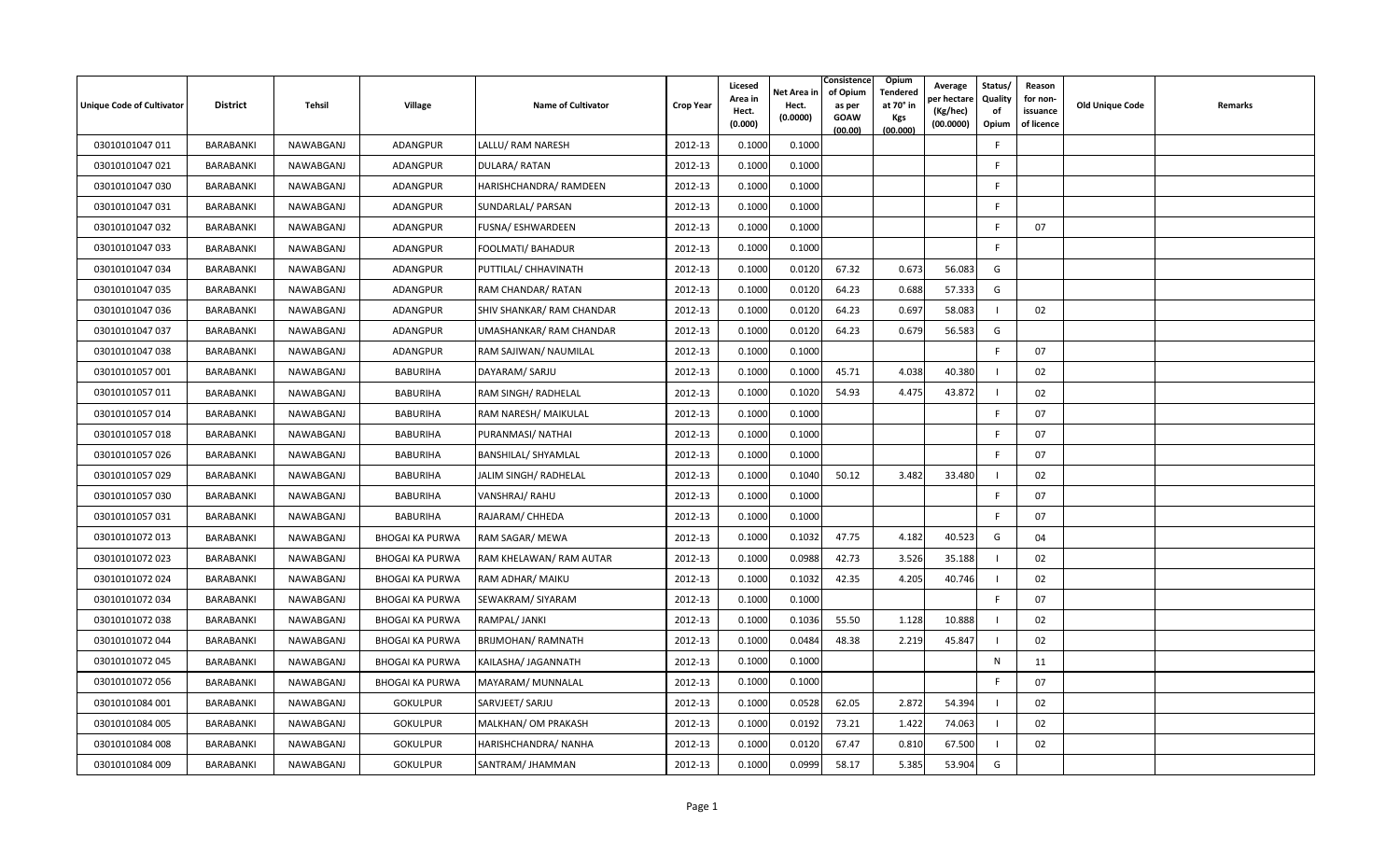| <b>Unique Code of Cultivator</b> | <b>District</b>  | Tehsil    | <b>Village</b>  | <b>Name of Cultivator</b>     | <b>Crop Year</b> | Licesed<br>Area in<br>Hect.<br>(0.000) | Net Area in<br>Hect.<br>(0.0000) | Consistence<br>of Opium<br>as per<br><b>GOAW</b><br>(00.00) | <b>Opium</b><br>Tendered<br>at 70 $^{\circ}$ in<br><b>Kgs</b><br>(00.000) | Average<br>er hectar<br>(Kg/hec)<br>(00.0000) | Status/<br>Quality<br>of<br>Opium | Reason<br>for non-<br>issuance<br>of licence | <b>Old Unique Code</b> | Remarks |
|----------------------------------|------------------|-----------|-----------------|-------------------------------|------------------|----------------------------------------|----------------------------------|-------------------------------------------------------------|---------------------------------------------------------------------------|-----------------------------------------------|-----------------------------------|----------------------------------------------|------------------------|---------|
| 03010101084 031                  | BARABANKI        | NAWABGANJ | <b>GOKULPUR</b> | <b>BADLU/ MAHANGU</b>         | 2012-13          | 0.1000                                 | 0.1000                           |                                                             |                                                                           |                                               | F.                                |                                              |                        |         |
| 03010101084 032                  | BARABANKI        | NAWABGANJ | <b>GOKULPUR</b> | OM PRAKASH/ CHOKHE            | 2012-13          | 0.1000                                 | 0.1000                           |                                                             |                                                                           |                                               | F.                                |                                              |                        |         |
| 03010101084 045                  | BARABANKI        | NAWABGANJ | <b>GOKULPUR</b> | RAMHET/RAM SAGAR              | 2012-13          | 0.1000                                 | 0.0518                           | 57.96                                                       | 2.749                                                                     | 53.069                                        | G                                 |                                              |                        |         |
| 03010101084 047                  | BARABANKI        | NAWABGANJ | <b>GOKULPUR</b> | RAJKUMAR/ GAYA PRASAD         | 2012-13          | 0.1000                                 | 0.0814                           | 61.06                                                       | 4.300                                                                     | 52.826                                        | G                                 |                                              |                        |         |
| 03010101084 053                  | <b>BARABANKI</b> | NAWABGANJ | <b>GOKULPUR</b> | RAM TIRATH/ SARVJEET          | 2012-13          | 0.1500                                 | 0.1500                           |                                                             |                                                                           |                                               | F                                 |                                              |                        |         |
| 03010101084 061                  | BARABANKI        | NAWABGANJ | <b>GOKULPUR</b> | ANIL KUMAR/ SHYAMLAL          | 2012-13          | 0.1000                                 | 0.1000                           |                                                             |                                                                           |                                               | F.                                |                                              |                        |         |
| 03010101084 065                  | <b>BARABANKI</b> | NAWABGANJ | <b>GOKULPUR</b> | RAM NARESH/ BALAKRAM          | 2012-13          | 0.1000                                 | 0.0114                           | 61.36                                                       | 0.596                                                                     | 52.281                                        | G                                 |                                              |                        |         |
| 03010101084 067                  | BARABANKI        | NAWABGANJ | <b>GOKULPUR</b> | SIYARAM/ GAYA PRASAD          | 2012-13          | 0.1000                                 | 0.0997                           | 64.57                                                       | 5.904                                                                     | 59.218                                        | G                                 |                                              |                        |         |
| 03010101084 081                  | BARABANKI        | NAWABGANJ | <b>GOKULPUR</b> | NANHA/ DRIGPAL                | 2012-13          | 0.1000                                 | 0.1000                           |                                                             |                                                                           |                                               | F                                 |                                              |                        |         |
| 03010101084 088                  | BARABANKI        | NAWABGANJ | <b>GOKULPUR</b> | KALLU/ HARIRAM                | 2012-13          | 0.1000                                 | 0.0162                           | 73.21                                                       | 1.046                                                                     | 64.568                                        | G                                 |                                              |                        |         |
| 03010101084 097                  | BARABANKI        | NAWABGANJ | <b>GOKULPUR</b> | ASHARAM/ MAYARAM              | 2012-13          | 0.1000                                 | 0.0561                           | 61.36                                                       | 2.989                                                                     | 53.200                                        | G                                 |                                              |                        |         |
| 03010101084 102                  | BARABANKI        | NAWABGANJ | <b>GOKULPUR</b> | RAMU/ BHABHUTI                | 2012-13          | 0.1000                                 | 0.0504                           | 61.36                                                       | 2.805                                                                     | 55.655                                        | G                                 |                                              |                        |         |
| 03010101084 107                  | BARABANKI        | NAWABGANJ | <b>GOKULPUR</b> | MAANSINGH/RAM VILAS           | 2012-13          | 0.1000                                 | 0.0210                           | 61.36                                                       | 1.227                                                                     | 58.429                                        | G                                 |                                              |                        |         |
| 03010101084 114                  | BARABANKI        | NAWABGANJ | <b>GOKULPUR</b> | SANJAY KUMAR/ JAGDEV SINGH    | 2012-13          | 0.1000                                 | 0.0414                           | 59.59                                                       | 2.247                                                                     | 54.275                                        | G                                 |                                              |                        |         |
| 03010101084 116                  | BARABANKI        | NAWABGANJ | <b>GOKULPUR</b> | JAGDEV/ RAM AUTAR             | 2012-13          | 0.1500                                 | 0.1122                           | 52.13                                                       | 5.578                                                                     | 49.715                                        | G                                 | 04                                           |                        |         |
| 03010101084 117                  | BARABANKI        | NAWABGANJ | <b>GOKULPUR</b> | RAM AWADH VERMA/ JANKI PRASAD | 2012-13          | 0.1000                                 | 0.0168                           | 64.57                                                       | 1.015                                                                     | 60.416                                        | G                                 |                                              |                        |         |
| 03010101084 118                  | <b>BARABANKI</b> | NAWABGANJ | <b>GOKULPUR</b> | MEENA KUMARI/ SHIV PRASAD     | 2012-13          | 0.1000                                 | 0.0608                           | 47.78                                                       | 2.819                                                                     | 46.365                                        |                                   | 02                                           |                        |         |
| 03010101099 007                  | BARABANKI        | NAWABGANJ | KARIMABAD       | RAM SARAN/ RAM MANOHAR        | 2012-13          | 0.1000                                 | 0.1000                           |                                                             |                                                                           |                                               | F                                 |                                              |                        |         |
| 03010101099 008                  | BARABANKI        | NAWABGANJ | KARIMABAD       | RAM HARAKH/ LAL BAHADUR       | 2012-13          | 0.1000                                 | 0.1000                           |                                                             |                                                                           |                                               | $\mathsf{F}$                      |                                              |                        |         |
| 03010101099 009                  | BARABANKI        | NAWABGANJ | KARIMABAD       | <b>GEETA/ RAMPAL</b>          | 2012-13          | 0.1000                                 | 0.0286                           | 73.21                                                       | 2.092                                                                     | 73.147                                        |                                   | 02                                           |                        |         |
| 03010101099 016                  | BARABANKI        | NAWABGANJ | KARIMABAD       | RAM KUWAR/ RAM RATAN          | 2012-13          | 0.1000                                 | 0.0440                           | 70.28                                                       | 2.952                                                                     | 67.091                                        | -1                                | 02                                           |                        |         |
| 03010101099 017                  | BARABANKI        | NAWABGANJ | KARIMABAD       | JAGDEESH/ RAM AASRE           | 2012-13          | 0.1000                                 | 0.0120                           | 67.32                                                       | 0.741                                                                     | 61.750                                        | G                                 |                                              |                        |         |
| 03010101099 025                  | BARABANKI        | NAWABGANJ | KARIMABAD       | RAM NARESH/ DULARE            | 2012-13          | 0.1000                                 | 0.0117                           | 67.32                                                       | 0.712                                                                     | 60.855                                        | G                                 |                                              |                        |         |
| 03010101099 028                  | BARABANKI        | NAWABGANJ | KARIMABAD       | NANKURAM/SOHANLAL             | 2012-13          | 0.1000                                 | 0.0225                           | 67.23                                                       | 1.354                                                                     | 60.178                                        | G                                 |                                              |                        |         |
| 03010101099 034                  | BARABANKI        | NAWABGANJ | KARIMABAD       | SURENDRA BAHADUR/ DULARE      | 2012-13          | 0.1500                                 | 0.1500                           |                                                             |                                                                           |                                               | F                                 |                                              |                        |         |
| 03010101099 036                  | BARABANKI        | NAWABGANJ | KARIMABAD       | RAMROOP/ PURANMASI            | 2012-13          | 0.1000                                 | 0.0296                           | 64.32                                                       | 1.590                                                                     | 53.716                                        | G                                 |                                              |                        |         |
| 03010101099 043                  | <b>BARABANKI</b> | NAWABGANJ | KARIMABAD       | NANHELAL/ RAM FALI            | 2012-13          | 0.1000                                 | 0.0320                           | 67.47                                                       | 1.870                                                                     | 58.438                                        |                                   | 02                                           |                        |         |
| 03010101099 046                  | BARABANKI        | NAWABGANJ | KARIMABAD       | VANSHRAJ/ PUTTILAL            | 2012-13          | 0.1000                                 | 0.0232                           | 64.32                                                       | 1.332                                                                     | 57.414                                        | G                                 |                                              |                        |         |
| 03010101099 054                  | BARABANKI        | NAWABGANJ | KARIMABAD       | SARVJEET/ AUSAAN              | 2012-13          | 0.1000                                 | 0.0140                           | 70.28                                                       | 0.853                                                                     | 60.929                                        |                                   | 02                                           |                        |         |
| 03010101099 055                  | BARABANKI        | NAWABGANJ | KARIMABAD       | VIMLA DEVI/ KAILASH           | 2012-13          | 0.1000                                 | 0.0598                           | 61.47                                                       | 3.284                                                                     | 54.916                                        | G                                 |                                              |                        |         |
| 03010101099 056                  | BARABANKI        | NAWABGANJ | KARIMABAD       | PUSHPA DEVI/ RAJENDRA PRASAD  | 2012-13          | 0.1000                                 | 0.0425                           | 56.82                                                       | 2.224                                                                     | 52.329                                        | G                                 |                                              |                        |         |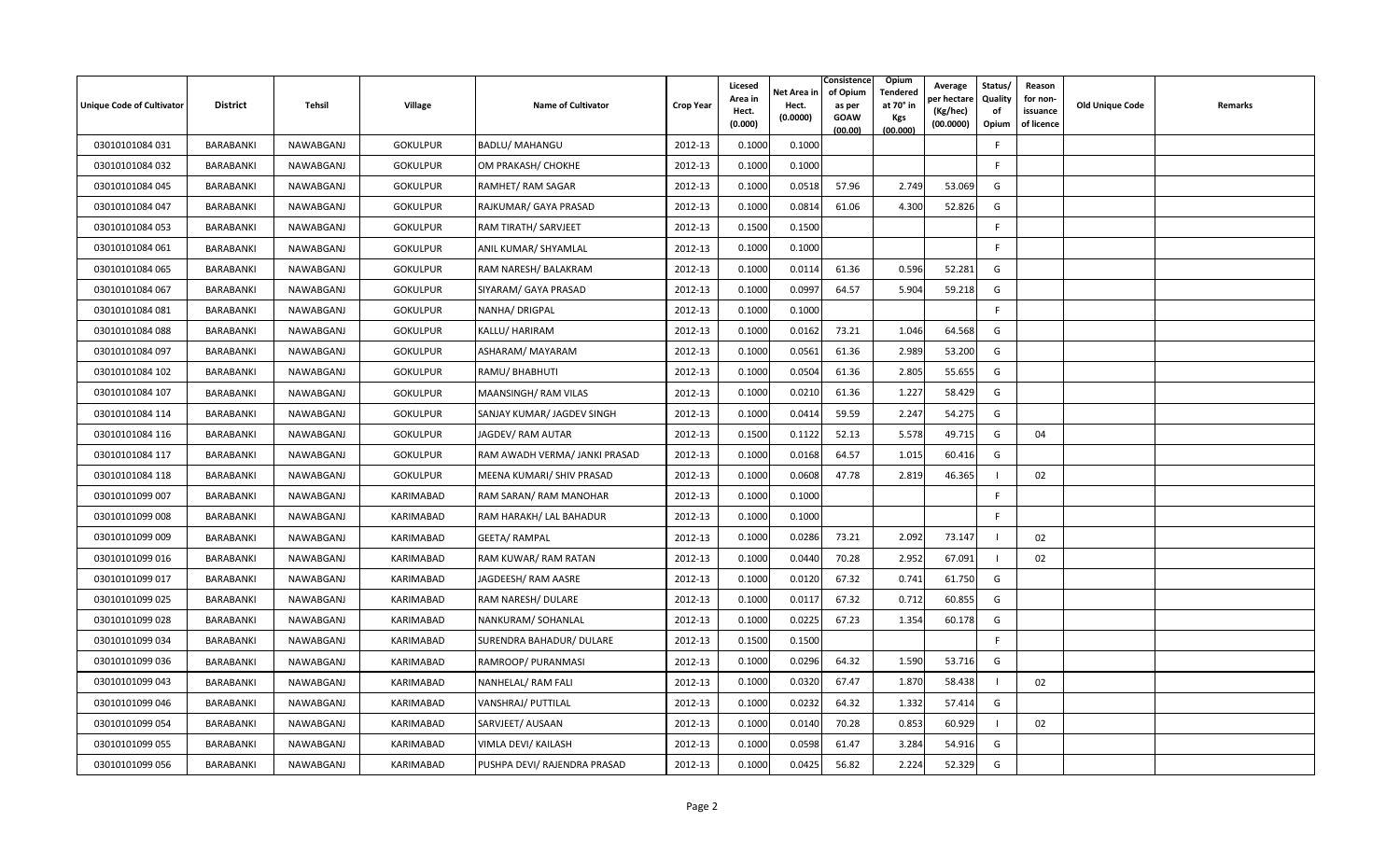| <b>Unique Code of Cultivator</b> | <b>District</b>  | Tehsil    | <b>Village</b>   | <b>Name of Cultivator</b>   | <b>Crop Year</b> | Licesed<br>Area in<br>Hect.<br>(0.000) | Net Area in<br>Hect.<br>(0.0000) | Consistence<br>of Opium<br>as per<br><b>GOAW</b><br>(00.00) | <b>Opium</b><br>Tendered<br>at 70° in<br><b>Kgs</b><br>(00.000) | Average<br>er hectar<br>(Kg/hec)<br>(00.0000) | Status/<br>Quality<br>of<br>Opium | Reason<br>for non-<br>issuance<br>of licence | <b>Old Unique Code</b> | Remarks |
|----------------------------------|------------------|-----------|------------------|-----------------------------|------------------|----------------------------------------|----------------------------------|-------------------------------------------------------------|-----------------------------------------------------------------|-----------------------------------------------|-----------------------------------|----------------------------------------------|------------------------|---------|
| 03010101099 057                  | BARABANKI        | NAWABGANJ | KARIMABAD        | CHANDRA KUWAR/RAMFER        | 2012-13          | 0.1500                                 | 0.1500                           |                                                             |                                                                 |                                               | F.                                |                                              |                        |         |
| 03010101099 063                  | BARABANKI        | NAWABGANJ | KARIMABAD        | RAMHET/ SHRI KRISHAN        | 2012-13          | 0.1000                                 | 0.0207                           | 67.23                                                       | 1.172                                                           | 56.618                                        | G                                 |                                              |                        |         |
| 03010101099 071                  | BARABANKI        | NAWABGANJ | KARIMABAD        | RAM ADHAR/ DURGA            | 2012-13          | 0.1000                                 | 0.0192                           | 67.23                                                       | 1.258                                                           | 65.521                                        | G                                 |                                              |                        |         |
| 03010101099 155                  | BARABANKI        | NAWABGANJ | KARIMABAD        | RAM KAILASH/ RAM MANOHAR    | 2012-13          | 0.1000                                 | 0.1000                           |                                                             |                                                                 |                                               | F                                 |                                              |                        |         |
| 03010101099 159                  | <b>BARABANKI</b> | NAWABGANJ | KARIMABAD        | PARWATI/ NAND KISHORE       | 2012-13          | 0.1000                                 | 0.0210                           | 70.28                                                       | 1.305                                                           | 62.143                                        | G                                 |                                              |                        |         |
| 03010101099 165                  | BARABANKI        | NAWABGANJ | <b>KARIMABAD</b> | CHANDRESH/ LAL BAHADUR      | 2012-13          | 0.1500                                 | 0.1500                           |                                                             |                                                                 |                                               | F                                 |                                              |                        |         |
| 03010101099 167                  | <b>BARABANKI</b> | NAWABGANJ | KARIMABAD        | RAM KUMAR/ SHRI KESHAN      | 2012-13          | 0.1000                                 | 0.0192                           | 64.32                                                       | 1.121                                                           | 58.385                                        | G                                 |                                              |                        |         |
| 03010101099 170                  | BARABANKI        | NAWABGANJ | KARIMABAD        | OM PRAKASH/ BABURAM         | 2012-13          | 0.1000                                 | 0.0260                           | 61.47                                                       | 1.458                                                           | 55.730                                        | G                                 |                                              |                        |         |
| 03010101099 187                  | BARABANKI        | NAWABGANJ | KARIMABAD        | SAHDEV PRASAD/ SHYAMLAL     | 2012-13          | 0.1000                                 | 0.0480                           | 56.82                                                       | 2.468                                                           | 51.417                                        |                                   | 02                                           |                        |         |
| 03010101099 192                  | BARABANKI        | NAWABGANJ | KARIMABAD        | SURYALAL/ PYARELAL          | 2012-13          | 0.1000                                 | 0.0240                           | 64.32                                                       | 1.406                                                           | 58.583                                        | G                                 |                                              |                        |         |
| 03010101099 194                  | BARABANKI        | NAWABGANJ | KARIMABAD        | PREMAWATI/ HANUMAN          | 2012-13          | 0.1000                                 | 0.1000                           |                                                             |                                                                 |                                               | F                                 |                                              |                        |         |
| 03010101099 195                  | BARABANKI        | NAWABGANJ | KARIMABAD        | PARIDEEN/ DHODE             | 2012-13          | 0.1000                                 | 0.0200                           | 64.32                                                       | 1.213                                                           | 60.650                                        | G                                 |                                              |                        |         |
| 03010101099 200                  | BARABANKI        | NAWABGANJ | KARIMABAD        | VASUDEV/ SARVJEET           | 2012-13          | 0.1000                                 | 0.0130                           | 64.32                                                       | 0.689                                                           | 53.000                                        | G                                 |                                              |                        |         |
| 03010101099 207                  | BARABANKI        | NAWABGANJ | KARIMABAD        | SALIKRAM/ NANHELAL          | 2012-13          | 0.1000                                 | 0.0216                           | 70.36                                                       | 1.287                                                           | 59.583                                        |                                   | 02                                           |                        |         |
| 03010101099 208                  | BARABANKI        | NAWABGANJ | KARIMABAD        | SHAILENDRA KUMAR/ GURUDAYAL | 2012-13          | 0.1000                                 | 0.0288                           | 64.32                                                       | 1.544                                                           | 53.611                                        | G                                 |                                              |                        |         |
| 03010101099 216                  | BARABANKI        | NAWABGANJ | KARIMABAD        | RAJENDRA/ SHATROHAN         | 2012-13          | 0.1000                                 | 0.0280                           | 67.47                                                       | 1.745                                                           | 62.321                                        |                                   | 02                                           |                        |         |
| 03010101099 222                  | <b>BARABANKI</b> | NAWABGANJ | KARIMABAD        | NARENDRA KUMAR/ SHATROHAN   | 2012-13          | 0.1500                                 | 0.1500                           |                                                             |                                                                 |                                               | F                                 |                                              |                        |         |
| 03010101099 223                  | BARABANKI        | NAWABGANJ | KARIMABAD        | RAJ KISHORE/ CHHEDALAL      | 2012-13          | 0.1000                                 | 0.1012                           | 61.47                                                       | 5.559                                                           | 54.931                                        | G                                 |                                              |                        |         |
| 03010101099 235                  | BARABANKI        | NAWABGANJ | KARIMABAD        | RAMLAL/ MAHABALI            | 2012-13          | 0.1000                                 | 0.0243                           | 64.32                                                       | 1.516                                                           | 62.387                                        | G                                 |                                              |                        |         |
| 03010101099 238                  | BARABANKI        | NAWABGANJ | KARIMABAD        | SANJAY KUMAR/ BABULAL       | 2012-13          | 0.1000                                 | 0.0162                           | 61.47                                                       | 0.913                                                           | 56.358                                        | G                                 |                                              |                        |         |
| 03010101099 240                  | BARABANKI        | NAWABGANJ | KARIMABAD        | MUNNA TIWARI/ BABULAL       | 2012-13          | 0.1000                                 | 0.0144                           | 70.36                                                       | 0.985                                                           | 68.403                                        | G                                 |                                              |                        |         |
| 03010101099 242                  | BARABANKI        | NAWABGANJ | KARIMABAD        | AJAY KUMAR/ SHATROHANLAL    | 2012-13          | 0.1000                                 | 0.0324                           | 64.32                                                       | 1.829                                                           | 56.451                                        | G                                 |                                              |                        |         |
| 03010101099 250                  | BARABANKI        | NAWABGANJ | KARIMABAD        | PUTTILAL/ SOHANLAL          | 2012-13          | 0.1000                                 | 0.0182                           | 61.36                                                       | 1.043                                                           | 57.308                                        | G                                 |                                              |                        |         |
| 03010101099 258                  | BARABANKI        | NAWABGANJ | KARIMABAD        | SANTRAM/BADRI NARAYAN       | 2012-13          | 0.1000                                 | 0.1000                           |                                                             |                                                                 |                                               | F.                                |                                              |                        |         |
| 03010101099 259                  | BARABANKI        | NAWABGANJ | KARIMABAD        | MAANSINGH/ DURGA PRASAD     | 2012-13          | 0.1000                                 | 0.1000                           |                                                             |                                                                 |                                               | F                                 |                                              |                        |         |
| 03010101099 260                  | BARABANKI        | NAWABGANJ | KARIMABAD        | SAHAJRAM/ BADRINARAYAN      | 2012-13          | 0.1000                                 | 0.1000                           |                                                             |                                                                 |                                               | F                                 |                                              |                        |         |
| 03010101099 261                  | <b>BARABANKI</b> | NAWABGANJ | KARIMABAD        | RAM KUMAR/ BADRI NARAYAN    | 2012-13          | 0.1000                                 | 0.0460                           | 64.32                                                       | 2.417                                                           | 52.543                                        | G                                 |                                              |                        |         |
| 03010101099 262                  | BARABANKI        | NAWABGANJ | KARIMABAD        | DULARA/ CHHOTELAL           | 2012-13          | 0.1000                                 | 0.1000                           |                                                             |                                                                 |                                               | F                                 |                                              |                        |         |
| 03010101099 263                  | BARABANKI        | NAWABGANJ | KARIMABAD        | AMAR SINGH/ GURUSARAN       | 2012-13          | 0.1000                                 | 0.1000                           |                                                             |                                                                 |                                               | F                                 |                                              |                        |         |
| 03010101099 264                  | BARABANKI        | NAWABGANJ | KARIMABAD        | HANSRAJ/ RAM MANOHAR        | 2012-13          | 0.1000                                 | 0.1000                           |                                                             |                                                                 |                                               | F                                 |                                              |                        |         |
| 03010101099 265                  | BARABANKI        | NAWABGANJ | KARIMABAD        | <b>GURGI DEVI/ GURUDEEN</b> | 2012-13          | 0.1000                                 | 0.1000                           |                                                             |                                                                 |                                               | -F                                |                                              |                        |         |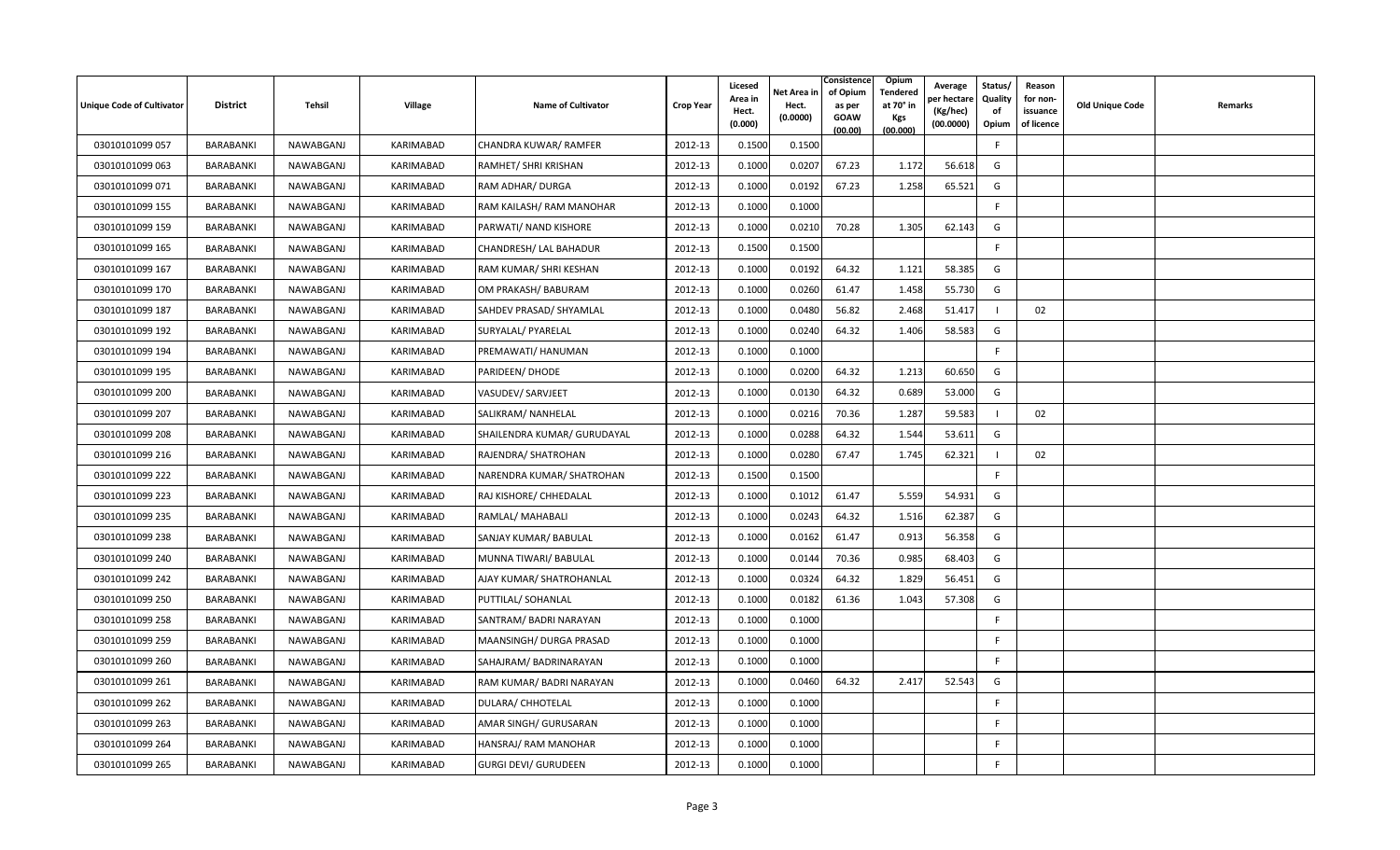| Unique Code of Cultivator | <b>District</b>  | Tehsil    | <b>Village</b> | <b>Name of Cultivator</b>       | <b>Crop Year</b> | Licesed<br>Area in<br>Hect.<br>(0.000) | Net Area in<br>Hect.<br>(0.0000) | Consistence<br>of Opium<br>as per<br><b>GOAW</b><br>(00.00) | Opium<br>Tendered<br>at 70° in<br>Kgs<br>(00.000) | Average<br>oer hectare<br>(Kg/hec)<br>(00.0000) | Status/<br>Quality<br>of<br>Opium | Reason<br>for non-<br>issuance<br>of licence | Old Unique Code | Remarks |
|---------------------------|------------------|-----------|----------------|---------------------------------|------------------|----------------------------------------|----------------------------------|-------------------------------------------------------------|---------------------------------------------------|-------------------------------------------------|-----------------------------------|----------------------------------------------|-----------------|---------|
| 03010101099 266           | <b>BARABANKI</b> | NAWABGANJ | KARIMABAD      | <b>BHOLA SINGH/ LAL BAHADUR</b> | 2012-13          | 0.1500                                 | 0.1500                           |                                                             |                                                   |                                                 | F                                 |                                              |                 |         |
| 03010101099 267           | BARABANKI        | NAWABGANJ | KARIMABAD      | MOOLCHANDRA/RAMFAL              | 2012-13          | 0.1500                                 | 0.1500                           |                                                             |                                                   |                                                 | F                                 |                                              |                 |         |
| 03010101099 268           | BARABANKI        | NAWABGANJ | KARIMABAD      | RAM MILAN/ SHRI KESHAN          | 2012-13          | 0.1500                                 | 0.1500                           |                                                             |                                                   |                                                 | F.                                |                                              |                 |         |
| 03010101099 269           | BARABANKI        | NAWABGANJ | KARIMABAD      | RAM LAKHAN/ LAL BAHADUR         | 2012-13          | 0.1000                                 | 0.0243                           | 67.23                                                       | 1.662                                             | 68.395                                          | G                                 |                                              |                 |         |
| 03010101099 270           | BARABANKI        | NAWABGANJ | KARIMABAD      | RAM SAJIWAN/ NANHELAL           | 2012-13          | 0.1500                                 | 0.1500                           |                                                             |                                                   |                                                 | F                                 |                                              |                 |         |
| 03010101099 271           | BARABANKI        | NAWABGANJ | KARIMABAD      | SHRI KISHAN/ SARJU              | 2012-13          | 0.1500                                 | 0.1500                           |                                                             |                                                   |                                                 | F                                 |                                              |                 |         |
| 03010101099 272           | BARABANKI        | NAWABGANJ | KARIMABAD      | RAM KHELAWAN/ PURANMASI         | 2012-13          | 0.1000                                 | 0.0195                           | 67.47                                                       | 1.214                                             | 62.256                                          | G                                 |                                              |                 |         |
| 03010101099 273           | BARABANKI        | NAWABGANJ | KARIMABAD      | SIYARAM/ BUDDHU                 | 2012-13          | 0.1000                                 | 0.0480                           | 67.47                                                       | 3.113                                             | 64.864                                          | G                                 |                                              |                 |         |
| 03010101099 274           | BARABANKI        | NAWABGANJ | KARIMABAD      | RAMFER/ GURUDAYAL               | 2012-13          | 0.1000                                 | 0.0115                           | 73.21                                                       | 0.711                                             | 61.826                                          | G                                 |                                              |                 |         |
| 03010101099 275           | <b>BARABANKI</b> | NAWABGANJ | KARIMABAD      | MAYARAM/ PURANMASI              | 2012-13          | 0.1000                                 | 0.1000                           |                                                             |                                                   |                                                 | F.                                |                                              |                 |         |
| 03010101099 276           | BARABANKI        | NAWABGANJ | KARIMABAD      | DULHI RAM/ HARI RAM             | 2012-13          | 0.1000                                 | 0.0133                           | 64.57                                                       | 0.837                                             | 63.882                                          | G                                 |                                              |                 |         |
| 03010101120 006           | BARABANKI        | NAWABGANJ | MOHAMMADPUR    | MAHESH CHANDRA/ HANUMAN         | 2012-13          | 0.1000                                 | 0.1000                           |                                                             |                                                   |                                                 | $\mathsf{F}$                      | 07                                           |                 |         |
| 03010101120010            | BARABANKI        | NAWABGANJ | MOHAMMADPUR    | JAGESWAR/ MATHURA               | 2012-13          | 0.1000                                 | 0.0703                           | 55.30                                                       | 4.005                                             | 56.970                                          |                                   | 02                                           |                 |         |
| 03010101120080            | BARABANKI        | NAWABGANJ | MOHAMMADPUR    | <b>VISHRAM/ MATHURA</b>         | 2012-13          | 0.1000                                 | 0.1000                           |                                                             |                                                   |                                                 | F                                 | 07                                           |                 |         |
| 03010101120082            | BARABANKI        | NAWABGANJ | MOHAMMADPUR    | GIRDHARI/ MATHURA               | 2012-13          | 0.1000                                 | 0.1000                           |                                                             |                                                   |                                                 | -F                                | 07                                           |                 |         |
| 03010101120084            | BARABANKI        | NAWABGANJ | MOHAMMADPUR    | <b>GENDALAL/ CHOTKAU</b>        | 2012-13          | 0.1000                                 | 0.1000                           |                                                             |                                                   |                                                 | F                                 | 07                                           |                 |         |
| 03010101120093            | BARABANKI        | NAWABGANJ | MOHAMMADPUR    | RAM SANEHI/ MATHURA             | 2012-13          | 0.1000                                 | 0.1000                           |                                                             |                                                   |                                                 | $\mathsf{F}$                      | 07                                           |                 |         |
| 03010101120096            | BARABANKI        | NAWABGANJ | MOHAMMADPUR    | PARIDEEN/ BHAROSE               | 2012-13          | 0.1000                                 | 0.1040                           | 37.29                                                       | 2.792                                             | 26.846                                          |                                   | 02                                           |                 |         |
| 03010101138 001           | BARABANKI        | NAWABGANJ | PEERPUR        | GAYA PRASAD/ RAM SEWAK          | 2012-13          | 0.1000                                 | 0.0108                           | 61.19                                                       | 0.613                                             | 56.759                                          | G                                 |                                              |                 |         |
| 03010101138 030           | BARABANKI        | NAWABGANJ | PEERPUR        | JAISIRAM/ RAMPAL                | 2012-13          | 0.1500                                 | 0.1500                           |                                                             |                                                   |                                                 | F.                                |                                              |                 |         |
| 03010101138053            | BARABANKI        | NAWABGANJ | PEERPUR        | <b>BABULAL/ RAMNATH</b>         | 2012-13          | 0.1000                                 | 0.1000                           |                                                             |                                                   |                                                 | F                                 |                                              |                 |         |
| 03010101138 055           | BARABANKI        | NAWABGANJ | PEERPUR        | SARJU DEVI/ RAM DULARE          | 2012-13          | 0.1000                                 | 0.0400                           | 58.17                                                       | 1.803                                             | 45.075                                          | G                                 | 04                                           |                 |         |
| 03010101138 072           | BARABANKI        | NAWABGANJ | <b>PEERPUR</b> | RAMSUKH/LALA                    | 2012-13          | 0.1000                                 | 0.0165                           | 47.78                                                       | 0.628                                             | 38.061                                          | G                                 | 04                                           |                 |         |
| 03010101138080            | BARABANKI        | NAWABGANJ | PEERPUR        | KESNA/ SUMERI                   | 2012-13          | 0.1000                                 | 0.1000                           |                                                             |                                                   |                                                 | F                                 |                                              |                 |         |
| 03010101138093            | BARABANKI        | NAWABGANJ | PEERPUR        | <b>GURGI DEVI/ SIYARAM</b>      | 2012-13          | 0.1000                                 | 0.1015                           | 48.24                                                       | 4.238                                             | 41.754                                          | G                                 | 04                                           |                 |         |
| 03010101138 095           | BARABANKI        | NAWABGANJ | PEERPUR        | <b>BABADEEN/ SITAI</b>          | 2012-13          | 0.1000                                 | 0.0240                           | 52.62                                                       | 1.338                                             | 55.750                                          | G                                 |                                              |                 |         |
| 03010101138 104           | BARABANKI        | NAWABGANJ | PEERPUR        | SOHANLAL/ DULARE                | 2012-13          | 0.1000                                 | 0.0184                           | 70.28                                                       | 1.305                                             | 70.924                                          |                                   | 02                                           |                 |         |
| 03010101138 108           | BARABANKI        | NAWABGANJ | <b>PEERPUR</b> | RAMROOP/BALDEV                  | 2012-13          | 0.1000                                 | 0.0150                           | 61.47                                                       | 0.834                                             | 55.600                                          | G                                 |                                              |                 |         |
| 03010101138 111           | BARABANKI        | NAWABGANJ | <b>PEERPUR</b> | JAGANNATH/ ORILAL               | 2012-13          | 0.1500                                 | 0.1500                           |                                                             |                                                   |                                                 | F                                 |                                              |                 |         |
| 03010101138 128           | BARABANKI        | NAWABGANJ | PEERPUR        | SHATROHAN/ PYARELAL             | 2012-13          | 0.1000                                 | 0.0729                           | 58.17                                                       | 3.814                                             | 52.318                                          | G                                 |                                              |                 |         |
| 03010101138 141           | BARABANKI        | NAWABGANJ | PEERPUR        | JAGDEV SINGH/ GAYA PRASAD       | 2012-13          | 0.1000                                 | 0.0132                           | 67.26                                                       | 0.794                                             | 67.727                                          |                                   | 02                                           |                 |         |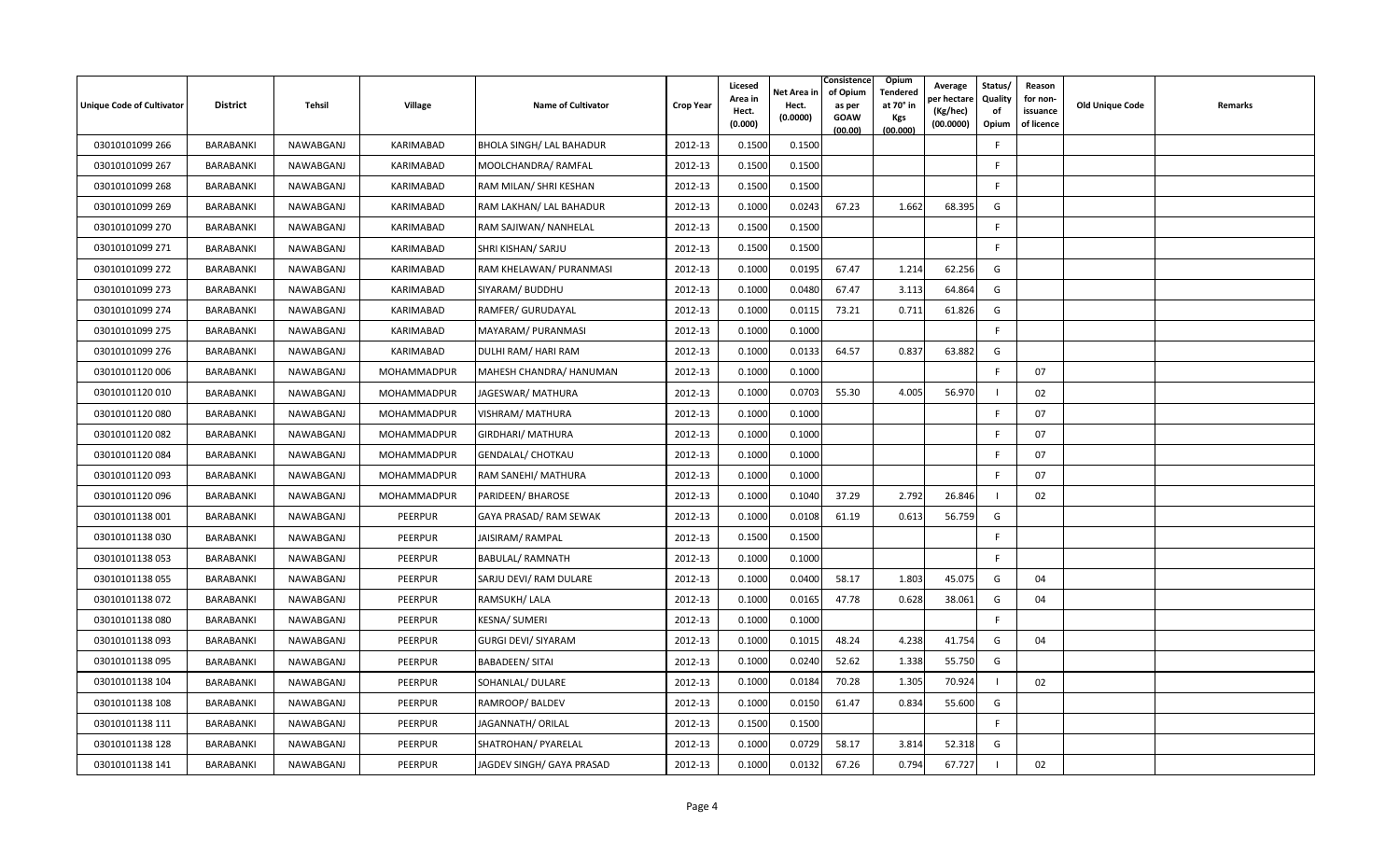| Unique Code of Cultivator | <b>District</b> | Tehsil     | Village                | <b>Name of Cultivator</b>   | <b>Crop Year</b> | Licesed<br>Area in<br>Hect.<br>(0.000) | Net Area in<br>Hect.<br>(0.0000) | Consistence<br>of Opium<br>as per<br>GOAW<br>(00.00) | Opium<br>Tendered<br>at 70° in<br>Kgs<br>(00.000) | Average<br>per hectare<br>(Kg/hec)<br>(00.0000) | Status/<br>Quality<br>of<br>Opium | Reason<br>for non-<br>issuance<br>of licence | Old Unique Code | Remarks |
|---------------------------|-----------------|------------|------------------------|-----------------------------|------------------|----------------------------------------|----------------------------------|------------------------------------------------------|---------------------------------------------------|-------------------------------------------------|-----------------------------------|----------------------------------------------|-----------------|---------|
| 03010101138 172           | BARABANKI       | NAWABGANJ  | PEERPUR                | SHIV SHANKAR/ SOHANLAL      | 2012-13          | 0.1000                                 | 0.0220                           | 70.28                                                | 1.596                                             | 72.545                                          | G                                 |                                              |                 |         |
| 03010101138 179           | BARABANKI       | NAWABGANJ  | PEERPUR                | LAL BAHADUR/ RAM ADHAR      | 2012-13          | 0.1000                                 | 0.0288                           | 67.26                                                | 1.989                                             | 69.063                                          | G                                 |                                              |                 |         |
| 03010101138 181           | BARABANKI       | NAWABGANJ  | PEERPUR                | KULDEEP SINGH/ JAIPAL       | 2012-13          | 0.1000                                 | 0.1000                           |                                                      |                                                   |                                                 | F.                                |                                              |                 |         |
| 03010101138 187           | BARABANKI       | NAWABGANJ  | PEERPUR                | DEVENDRA SINGH/ NAIPAL      | 2012-13          | 0.1000                                 | 0.0195                           | 53.17                                                | 1.041                                             | 53.385                                          | G                                 |                                              |                 |         |
| 03010101138 193           | BARABANKI       | NAWABGANJ  | PEERPUR                | JOGELAL/ KESHAVRAM          | 2012-13          | 0.1000                                 | 0.0252                           | 61.29                                                | 1.410                                             | 55.952                                          | G                                 |                                              |                 |         |
| 03010101138 208           | BARABANKI       | NAWABGANJ  | PEERPUR                | CHHEDALAL/ ESHWARDEEN       | 2012-13          | 0.1000                                 | 0.0210                           | 67.32                                                | 1.250                                             | 59.524                                          | G                                 |                                              |                 |         |
| 03010101138 235           | BARABANKI       | NAWABGANJ  | <b>PEERPUR</b>         | HARIRAM/ BHULLU             | 2012-13          | 0.1500                                 | 0.1500                           |                                                      |                                                   |                                                 | F                                 |                                              |                 |         |
| 03010101138 248           | BARABANKI       | NAWABGANJ  | PEERPUR                | KAUSHAL KISHOR/RAM ADHAR    | 2012-13          | 0.1000                                 | 0.0450                           | 67.26                                                | 2.796                                             | 62.133                                          | G                                 |                                              |                 |         |
| 03010101138 250           | BARABANKI       | NAWABGANJ  | PEERPUR                | NAND KISHORE/ RAMNATH       | 2012-13          | 0.1000                                 | 0.1000                           | 73.21                                                | 6.652                                             | 66.520                                          | $\mathbf{I}$                      | 02                                           |                 |         |
| 03010101138 252           | BARABANKI       | NAWABGANJ  | PEERPUR                | <b>BHAILAL/ RAMNATH</b>     | 2012-13          | 0.1000                                 | 0.1050                           | 64.23                                                | 6.827                                             | 65.019                                          |                                   | 02                                           |                 |         |
| 03010101138 253           | BARABANKI       | NAWABGANJ  | PEERPUR                | JAGDISH/ ARJUN              | 2012-13          | 0.1000                                 | 0.1044                           | 44.25                                                | 2.102                                             | 20.134                                          |                                   | 02                                           |                 |         |
| 03010102024 026           | BARABANKI       | HAIDARGARH | <b>BHITAURA LAKHAN</b> | RAKESH KUMAR/ RAMESHWAR     | 2012-13          | 0.1000                                 | 0.1000                           |                                                      |                                                   |                                                 | $\mathsf{F}$                      | 07                                           |                 |         |
| 03010102024 035           | BARABANKI       | HAIDARGARH | BHITAURA LAKHAN        | RAM CHANDAR/ DASHRATH       | 2012-13          | 0.1000                                 | 0.1000                           |                                                      |                                                   |                                                 | F                                 | 07                                           |                 |         |
| 03010102024 125           | BARABANKI       | HAIDARGARH | BHITAURA LAKHAN        | RAM NEWAL/ RAM NARESH       | 2012-13          | 0.1000                                 | 0.1000                           |                                                      |                                                   |                                                 | F                                 | 07                                           |                 |         |
| 03010102024 126           | BARABANKI       | HAIDARGARH | BHITAURA LAKHAN        | VIJAY BAHADUR/ RAM NARESH   | 2012-13          | 0.1000                                 | 0.1000                           |                                                      |                                                   |                                                 | F.                                | 07                                           |                 |         |
| 03010102024 145           | BARABANKI       | HAIDARGARH | BHITAURA LAKHAN        | DEEN DAYAL/ PARMANAND       | 2012-13          | 0.1000                                 | 0.1000                           |                                                      |                                                   |                                                 | F                                 | 07                                           |                 |         |
| 03010102024 175           | BARABANKI       | HAIDARGARH | BHITAURA LAKHAN        | RAMNATH/ JHABBU             | 2012-13          | 0.1000                                 | 0.1000                           |                                                      |                                                   |                                                 | F.                                | 07                                           |                 |         |
| 03010102060 007           | BARABANKI       | HAIDARGARH | <b>ISRAULI SARI</b>    | <b>BECHU/ PANCHAM</b>       | 2012-13          | 0.1000                                 | 0.1000                           |                                                      |                                                   |                                                 | F.                                | 07                                           |                 |         |
| 03010102060 032           | BARABANKI       | HAIDARGARH | <b>ISRAULI SARI</b>    | RAM SWAROOP/ KANDHAI        | 2012-13          | 0.1000                                 | 0.1000                           |                                                      |                                                   |                                                 | F                                 | 07                                           |                 |         |
| 03010102060 035           | BARABANKI       | HAIDARGARH | <b>ISRAULI SARI</b>    | RAM NARAYAN/ JASKARAN       | 2012-13          | 0.1000                                 | 0.1000                           |                                                      |                                                   |                                                 | F.                                | 07                                           |                 |         |
| 03010102060 040           | BARABANKI       | HAIDARGARH | <b>ISRAULI SARI</b>    | AWADHRAM/ PANCHM            | 2012-13          | 0.1000                                 | 0.1000                           |                                                      |                                                   |                                                 | F                                 | 07                                           |                 |         |
| 03010102060 046           | BARABANKI       | HAIDARGARH | <b>ISRAULI SARI</b>    | SHIVPAL SINGH/ SANTBAKSH    | 2012-13          | 0.1000                                 | 0.1000                           |                                                      |                                                   |                                                 | F.                                | 07                                           |                 |         |
| 03010102060 056           | BARABANKI       | HAIDARGARH | <b>ISRAULI SARI</b>    | KANTI DEVI/ RADHE SHYAM     | 2012-13          | 0.1000                                 | 0.1000                           |                                                      |                                                   |                                                 | F.                                | 07                                           |                 |         |
| 03010102060 074           | BARABANKI       | HAIDARGARH | <b>ISRAULI SARI</b>    | RAJNARAYAN/ MRITUNJAI       | 2012-13          | 0.1000                                 | 0.1000                           |                                                      |                                                   |                                                 | F                                 | 07                                           |                 |         |
| 03010102060081            | BARABANKI       | HAIDARGARH | <b>ISRAULI SARI</b>    | PRAVEEN KUMAR/ DEWKI NANDAN | 2012-13          | 0.1000                                 | 0.1000                           |                                                      |                                                   |                                                 | F                                 | 07                                           |                 |         |
| 03010102060 090           | BARABANKI       | HAIDARGARH | <b>ISRAULI SARI</b>    | RAM LAKHAN/ SANT BAKSH      | 2012-13          | 0.1000                                 | 0.1000                           |                                                      |                                                   |                                                 | F                                 | 07                                           |                 |         |
| 03010102060 102           | BARABANKI       | HAIDARGARH | <b>ISRAULI SARI</b>    | <b>BENI/ NANHU</b>          | 2012-13          | 0.1000                                 | 0.1000                           |                                                      |                                                   |                                                 | F                                 | 07                                           |                 |         |
| 03010102060 118           | BARABANKI       | HAIDARGARH | <b>ISRAULI SARI</b>    | SAHDEV/ BHAGIRATH           | 2012-13          | 0.1000                                 | 0.1000                           |                                                      |                                                   |                                                 | F.                                | 07                                           |                 |         |
| 03010102060 156           | BARABANKI       | HAIDARGARH | <b>ISRAULI SARI</b>    | SATTANLAL/RAMLAL            | 2012-13          | 0.1000                                 | 0.1000                           |                                                      |                                                   |                                                 | F                                 | 07                                           |                 |         |
| 03010102060 190           | BARABANKI       | HAIDARGARH | <b>ISRAULI SARI</b>    | NAUMILAL/ BANWARI           | 2012-13          | 0.1000                                 | 0.1000                           |                                                      |                                                   |                                                 | F                                 | 07                                           |                 |         |
| 03010102060 214           | BARABANKI       | HAIDARGARH | <b>ISRAULI SARI</b>    | GANESH PRASAD/ RAM AUTAR    | 2012-13          | 0.1000                                 | 0.1000                           |                                                      |                                                   |                                                 | F                                 | 07                                           |                 |         |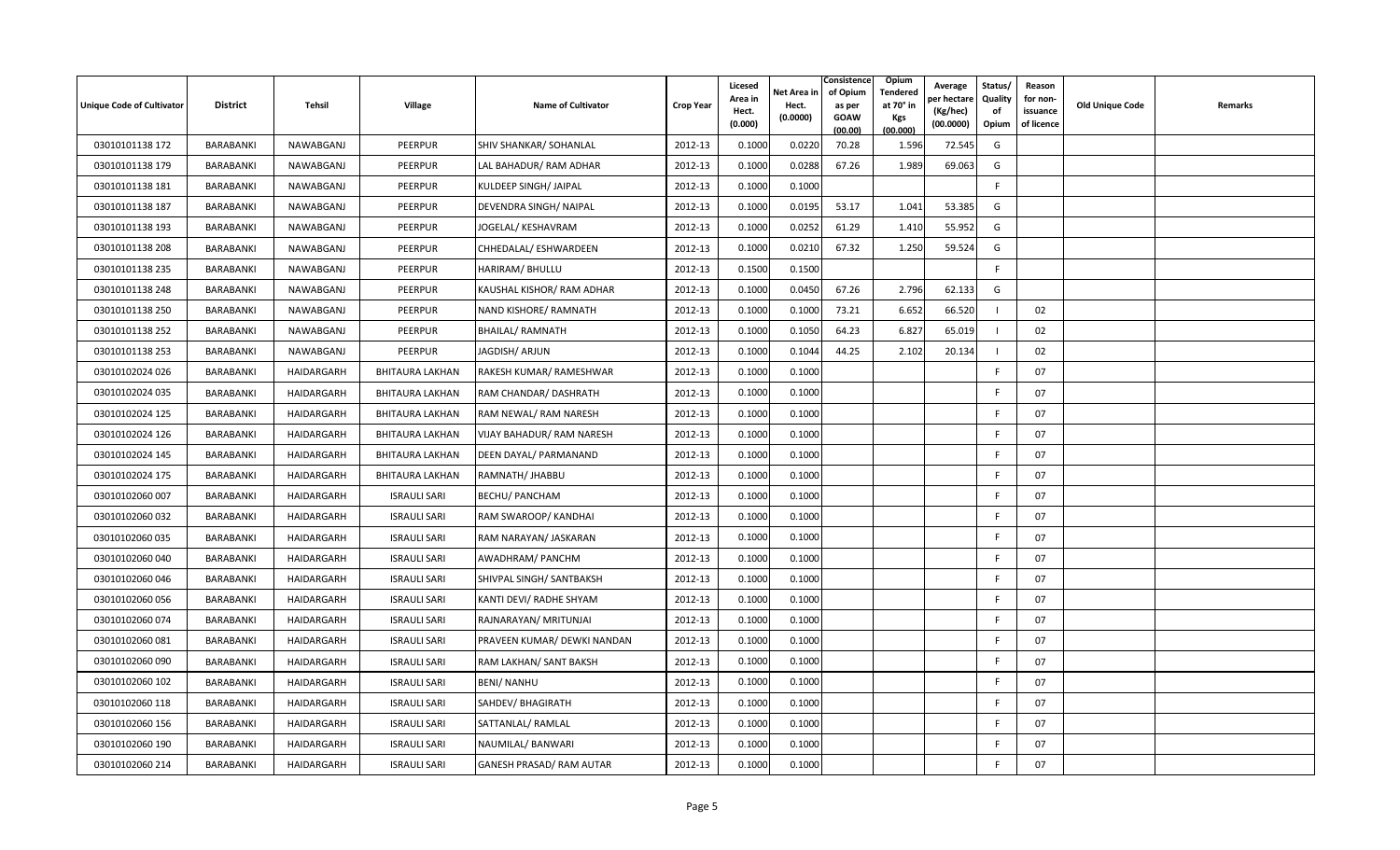| <b>Unique Code of Cultivator</b> | <b>District</b>  | Tehsil                | <b>Village</b>      | <b>Name of Cultivator</b>     | <b>Crop Year</b> | Licesed<br>Area in<br>Hect.<br>(0.000) | Net Area in<br>Hect.<br>(0.0000) | Consistence<br>of Opium<br>as per<br><b>GOAW</b><br>(00.00) | Opium<br>Tendered<br>at 70° in<br><b>Kgs</b><br>(00.000) | Average<br>er hectare)<br>(Kg/hec)<br>(00.0000) | Status/<br>Quality<br>of<br>Opium | Reason<br>for non-<br>issuance<br>of licence | <b>Old Unique Code</b> | Remarks |
|----------------------------------|------------------|-----------------------|---------------------|-------------------------------|------------------|----------------------------------------|----------------------------------|-------------------------------------------------------------|----------------------------------------------------------|-------------------------------------------------|-----------------------------------|----------------------------------------------|------------------------|---------|
| 03010102060 216                  | <b>BARABANKI</b> | HAIDARGARH            | <b>ISRAULI SARI</b> | HARI PRASAD/ RAMBALI          | 2012-13          | 0.1000                                 | 0.1000                           |                                                             |                                                          |                                                 | E                                 | 07                                           |                        |         |
| 03010102060 222                  | BARABANKI        | HAIDARGARH            | <b>ISRAULI SARI</b> | <b>KAMLESH/ GANESH</b>        | 2012-13          | 0.1000                                 | 0.1000                           |                                                             |                                                          |                                                 | -F                                | 07                                           |                        |         |
| 03010102083 026                  | BARABANKI        | HAIDARGARH            | LAKHUPUR            | RAM KUMAR/ MAHESH             | 2012-13          | 0.1000                                 | 0.1012                           |                                                             |                                                          |                                                 | F.                                |                                              |                        |         |
| 03010102083 032                  | BARABANKI        | HAIDARGARH            | <b>LAKHUPUR</b>     | SARJU/ RAM CHANDAR            | 2012-13          | 0.1000                                 | 0.1023                           |                                                             |                                                          |                                                 | -F                                | 07                                           |                        |         |
| 03010102083 042                  | BARABANKI        | HAIDARGARH            | LAKHUPUR            | NAUSHAD ALI/ ASHRAF           | 2012-13          | 0.1000                                 | 0.0981                           |                                                             |                                                          |                                                 | F                                 | 07                                           |                        |         |
| 03010102083 054                  | <b>BARABANKI</b> | HAIDARGARH            | LAKHUPUR            | <b>SULEMAN/ NADIR</b>         | 2012-13          | 0.1000                                 | 0.1044                           |                                                             |                                                          |                                                 | F.                                |                                              |                        |         |
| 03010102083 063                  | <b>BARABANKI</b> | HAIDARGARH            | LAKHUPUR            | MUSHEER/DARGAHI               | 2012-13          | 0.1000                                 | 0.1024                           |                                                             |                                                          |                                                 | F.                                |                                              |                        |         |
| 03010102083 064                  | BARABANKI        | HAIDARGARH            | LAKHUPUR            | RAMJAS/ KAMTA                 | 2012-13          | 0.1000                                 | 0.1044                           |                                                             |                                                          |                                                 | F.                                |                                              |                        |         |
| 03010102083 066                  | BARABANKI        | HAIDARGARH            | LAKHUPUR            | FOOLCHANDRA/ HAJARILAL        | 2012-13          | 0.1000                                 | 0.1000                           |                                                             |                                                          |                                                 | F.                                |                                              |                        |         |
| 03010102083 067                  | <b>BARABANKI</b> | HAIDARGARH            | LAKHUPUR            | RADHE SHYAM/ BHAGIRATH        | 2012-13          | 0.1000                                 | 0.0972                           | 36.89                                                       | 3.159                                                    | 32.500                                          |                                   | 02                                           |                        |         |
| 03010102100 002                  | BARABANKI        | HAIDARGARH            | MURLIGANJ           | SHARDA DEVI/ DAYA SHANKAR     | 2012-13          | 0.1000                                 | 0.1000                           |                                                             |                                                          |                                                 | F.                                | 07                                           |                        |         |
| 03010102100 021                  | BARABANKI        | HAIDARGARH            | MURLIGANJ           | MANSHARAM/ CHHOTELAL          | 2012-13          | 0.1000                                 | 0.1000                           |                                                             |                                                          |                                                 | F.                                | 07                                           |                        |         |
| 03010102100 025                  | BARABANKI        | HAIDARGARH            | MURLIGANJ           | KHELAWAN/ JAGAN               | 2012-13          | 0.1000                                 | 0.1000                           |                                                             |                                                          |                                                 | F.                                | 07                                           |                        |         |
| 03010102100 029                  | BARABANKI        | HAIDARGARH            | MURLIGANJ           | RAM MANOHAR/ GURU PRASAD      | 2012-13          | 0.1000                                 | 0.1000                           |                                                             |                                                          |                                                 | F.                                | 07                                           |                        |         |
| 03010102100040                   | <b>BARABANKI</b> | HAIDARGARH            | <b>MURLIGANJ</b>    | <b>KESHAWRAM/ BARSATI</b>     | 2012-13          | 0.1000                                 | 0.1000                           |                                                             |                                                          |                                                 | E                                 | 07                                           |                        |         |
| 03010102100 075                  | BARABANKI        | HAIDARGARH            | MURLIGANJ           | SARJU/ PUTTILAL               | 2012-13          | 0.1000                                 | 0.1000                           |                                                             |                                                          |                                                 | -F                                | 07                                           |                        |         |
| 03010102140 030                  | BARABANKI        | HAIDARGARH            | <b>SARAI PARKHU</b> | <b>GANESH PRASAD/ MAHADEV</b> | 2012-13          | 0.1000                                 | 0.1000                           |                                                             |                                                          |                                                 | F.                                | 07                                           |                        |         |
| 03010102140041                   | BARABANKI        | HAIDARGARH            | SARAI PARKHU        | RAMESH KUMAR/ ANANT           | 2012-13          | 0.1000                                 | 0.1000                           |                                                             |                                                          |                                                 | -F                                | 07                                           |                        |         |
| 03010102140 065                  | <b>BARABANKI</b> | HAIDARGARH            | <b>SARAI PARKHU</b> | RAM CHANDAR/ RAMAPATI         | 2012-13          | 0.1000                                 | 0.1000                           |                                                             |                                                          |                                                 | F.                                | 07                                           |                        |         |
| 03010102140074                   | BARABANKI        | HAIDARGARH            | <b>SARAI PARKHU</b> | VIDHYAWATI/ GANGARAM          | 2012-13          | 0.1000                                 | 0.1000                           |                                                             |                                                          |                                                 | F                                 | 07                                           |                        |         |
| 03010102140 101                  | BARABANKI        | HAIDARGARH            | <b>SARAI PARKHU</b> | DINESH KUMAR/ HARINAM SINGH   | 2012-13          | 0.1000                                 | 0.1000                           |                                                             |                                                          |                                                 | E                                 | 07                                           |                        |         |
| 03010102140 116                  | <b>BARABANKI</b> | HAIDARGARH            | <b>SARAI PARKHU</b> | DAL BAHADUR/ MAHADEEN         | 2012-13          | 0.1000                                 | 0.1000                           |                                                             |                                                          |                                                 | F                                 | 07                                           |                        |         |
| 03010103141 012                  | BARABANKI        | RAMSANEHI GHAT        | <b>TARAPUR</b>      | VIKRAMJEET/RAMAPATI           | 2012-13          | 0.1000                                 | 0.1050                           |                                                             |                                                          |                                                 | E                                 | 07                                           |                        |         |
| 03010103141 025                  | <b>BARABANKI</b> | RAMSANEHI GHAT        | <b>TARAPUR</b>      | RAMDAS/ SUNDARLAL             | 2012-13          | 0.1000                                 | 0.1023                           |                                                             |                                                          |                                                 | -F                                | 07                                           |                        |         |
| 03010103141 027                  | BARABANKI        | RAMSANEHI GHAT        | <b>TARAPUR</b>      | PRAMEELA DEVI/ RAM VILAS      | 2012-13          | 0.1000                                 | 0.1026                           |                                                             |                                                          |                                                 | F.                                | 07                                           |                        |         |
| 03010103141 035                  | BARABANKI        | RAMSANEHI GHAT        | <b>TARAPUR</b>      | GOKARAN/ HARISHCHANDRA        | 2012-13          | 0.1000                                 | 0.1040                           |                                                             |                                                          |                                                 | F.                                | 07                                           |                        |         |
| 03010103141 039                  | BARABANKI        | RAMSANEHI GHAT        | <b>TARAPUR</b>      | TRIPURESH/ PYARE              | 2012-13          | 0.1000                                 | 0.1040                           |                                                             |                                                          |                                                 | F                                 | 07                                           |                        |         |
| 03010103141 042                  | BARABANKI        | RAMSANEHI GHAT        | <b>TARAPUR</b>      | KAMLESH/ PYARE                | 2012-13          | 0.1000                                 | 0.1012                           |                                                             |                                                          |                                                 | -F                                | 07                                           |                        |         |
| 03010103141048                   | BARABANKI        | RAMSANEHI GHAT        | <b>TARAPUR</b>      | VISHAMBHAR/ MOTI              | 2012-13          | 0.1000                                 | 0.1037                           |                                                             |                                                          |                                                 | F.                                | 07                                           |                        |         |
| 03010103143 002                  | <b>BARABANKI</b> | RAMSANEHI GHAT        | TELMA               | AMBER LAL/ MAIKU              | 2012-13          | 0.1000                                 | 0.1040                           |                                                             |                                                          |                                                 | F                                 | 07                                           |                        |         |
| 03010103143 003                  | BARABANKI        | <b>RAMSANEHI GHAT</b> | <b>TELMA</b>        | KAMLA DEVI/ MOHANLAL          | 2012-13          | 0.1000                                 | 0.1035                           |                                                             |                                                          |                                                 | F                                 | 07                                           |                        |         |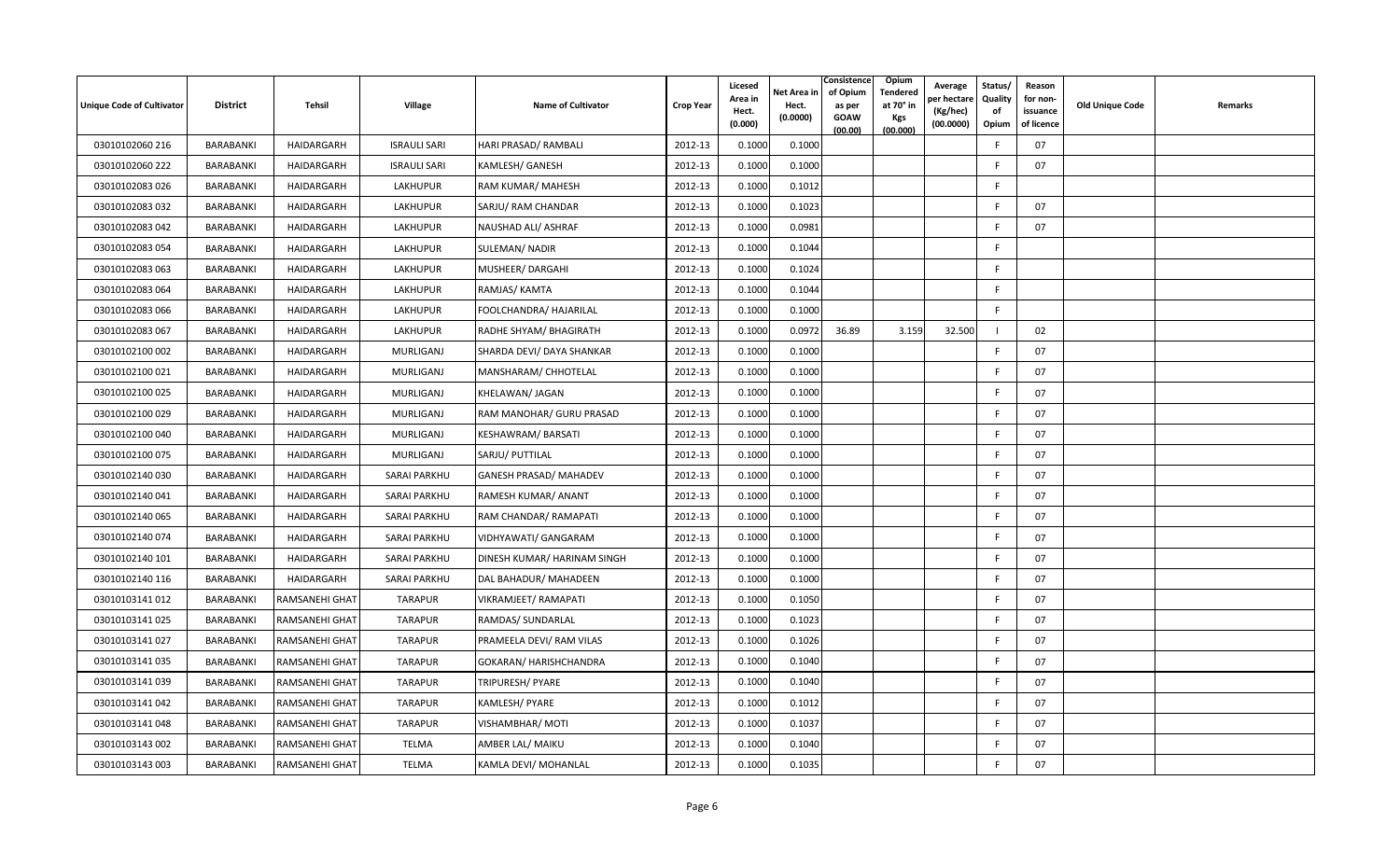| <b>Unique Code of Cultivator</b> | <b>District</b>  | Tehsil         | <b>Village</b>        | <b>Name of Cultivator</b>    | <b>Crop Year</b> | Licesed<br>Area in<br>Hect.<br>(0.000) | Net Area in<br>Hect.<br>(0.0000) | Consistence<br>of Opium<br>as per<br><b>GOAW</b><br>(00.00) | Opium<br>Tendered<br>at 70° in<br><b>Kgs</b><br>(00.000) | Average<br>er hectar<br>(Kg/hec)<br>(00.0000) | Status/<br>Quality<br>of<br>Opium | Reason<br>for non-<br>issuance<br>of licence | <b>Old Unique Code</b> | Remarks |
|----------------------------------|------------------|----------------|-----------------------|------------------------------|------------------|----------------------------------------|----------------------------------|-------------------------------------------------------------|----------------------------------------------------------|-----------------------------------------------|-----------------------------------|----------------------------------------------|------------------------|---------|
| 03010103143 007                  | BARABANKI        | RAMSANEHI GHAT | <b>TELMA</b>          | RAJ BAHADUR/ MAHAVEER        | 2012-13          | 0.1000                                 | 0.1035                           |                                                             |                                                          |                                               | -F                                | 07                                           |                        |         |
| 03010103143 011                  | BARABANKI        | RAMSANEHI GHAT | <b>TELMA</b>          | <b>BECHANLAL/ BARATI</b>     | 2012-13          | 0.1000                                 | 0.1036                           |                                                             |                                                          |                                               | E                                 | 07                                           |                        |         |
| 03010103143 015                  | BARABANKI        | RAMSANEHI GHAT | <b>TELMA</b>          | RAM KUMAR/ SATYA NARAYAN     | 2012-13          | 0.1000                                 | 0.1050                           |                                                             |                                                          |                                               | E                                 | 07                                           |                        |         |
| 03010103143 016                  | BARABANKI        | RAMSANEHI GHAT | <b>TELMA</b>          | ARUN KUMAR/RAJ BAHADUR       | 2012-13          | 0.1000                                 | 0.0984                           |                                                             |                                                          |                                               | F.                                | 07                                           |                        |         |
| 03010103143 047                  | <b>BARABANKI</b> | RAMSANEHI GHAT | <b>TELMA</b>          | MAHMOOD AHMAD/ DEEN MOHAMMAD | 2012-13          | 0.1000                                 | 0.1008                           |                                                             |                                                          |                                               | -F                                | 07                                           |                        |         |
| 03010310065 005                  | SHAHJAHANPUR     | JALALABAD      | MANJHA                | YADUNATH/ FOOLSINGH          | 2012-13          | 0.1000                                 | 0.1000                           |                                                             |                                                          |                                               | F.                                |                                              |                        |         |
| 03010310065 040                  | SHAHJAHANPUR     | JALALABAD      | MANJHA                | SHRIPAL/ GOKARAN             | 2012-13          | 0.1000                                 | 0.1020                           | 56.82                                                       | 5.033                                                    | 49.343                                        | G                                 | 04                                           |                        |         |
| 03010310065 041                  | SHAHJAHANPUR     | JALALABAD      | MANJHA                | DWARIKA/ BUDDHUPAL           | 2012-13          | 0.1000                                 | 0.1008                           | 58.18                                                       | 4.355                                                    | 43.204                                        | G                                 | 04                                           |                        |         |
| 03010310065 125                  | SHAHJAHANPUR     | JALALABAD      | MANJHA                | LAXMI DEVI/ NANHU            | 2012-13          | 0.1000                                 | 0.1008                           | 62.59                                                       | 5.043                                                    | 50.030                                        |                                   | 02                                           |                        |         |
| 03010310065 141                  | SHAHJAHANPUR     | JALALABAD      | MANJHA                | SHANTI DEVI/ SURESH CHANDRA  | 2012-13          | 0.1000                                 | 0.1000                           |                                                             |                                                          |                                               | F.                                |                                              |                        |         |
| 03010310065 149                  | SHAHJAHANPUR     | JALALABAD      | MANJHA                | ALAUDDEEN/ DEEN MOHAMMAD     | 2012-13          | 0.1000                                 | 0.1000                           | 62.59                                                       | 5.383                                                    | 53.830                                        | G                                 |                                              |                        |         |
| 03010411030 001                  | BADAUN           | <b>BADAUN</b>  | MOGAR KI GOTIA        | SONWATI/ RAM PRAKASH         | 2012-13          | 0.1000                                 | 0.0459                           | 64.23                                                       | 3.000                                                    | 65.359                                        | G                                 |                                              |                        |         |
| 03010411030 003                  | <b>BADAUN</b>    | <b>BADAUN</b>  | MOGAR KI GOTIA        | NATTHULAL/NANDRAM            | 2012-13          | 0.1500                                 | 0.1500                           |                                                             |                                                          |                                               | F.                                |                                              |                        |         |
| 03010411030 005                  | BADAUN           | <b>BADAUN</b>  | MOGAR KI GOTIA        | HAKIM SINGH/KARN SINGH       | 2012-13          | 0.1000                                 | 0.0960                           | 61.29                                                       | 5.840                                                    | 60.833                                        | G                                 |                                              |                        |         |
| 03010411030 020                  | BADAUN           | <b>BADAUN</b>  | MOGAR KI GOTIA        | RAM SINGH/ PYARELAL          | 2012-13          | 0.1000                                 | 0.0975                           | 53.16                                                       | 4.595                                                    | 47.128                                        | G                                 | 04                                           |                        |         |
| 03010411030 023                  | BADAUN           | <b>BADAUN</b>  | MOGAR KI GOTIA        | SURJAN SINGH/NANDRAM         | 2012-13          | 0.1500                                 | 0.1024                           | 67.26                                                       | 6.207                                                    | 60.615                                        | G                                 |                                              |                        |         |
| 03010411030 027                  | <b>BADAUN</b>    | <b>BADAUN</b>  | MOGAR KI GOTIA        | PURANLAL/ SHRIRAM            | 2012-13          | 0.1000                                 | 0.0972                           | 65.11                                                       | 5.953                                                    | 61.245                                        | G                                 |                                              |                        |         |
| 03010411030 028                  | BADAUN           | <b>BADAUN</b>  | MOGAR KI GOTIA        | HARIPAL/ NATTHULAL           | 2012-13          | 0.1500                                 | 0.1500                           |                                                             |                                                          |                                               | F.                                |                                              |                        |         |
| 03010411030 033                  | BADAUN           | <b>BADAUN</b>  | MOGAR KI GOTIA        | <b>BHEEMSEN/ NATTHULAL</b>   | 2012-13          | 0.1500                                 | 0.1500                           |                                                             |                                                          |                                               | F.                                |                                              |                        |         |
| 03010411030 036                  | <b>BADAUN</b>    | <b>BADAUN</b>  | MOGAR KI GOTIA        | JALIM SINGH/ PRANSUKH        | 2012-13          | 0.1000                                 | 0.1000                           |                                                             |                                                          |                                               | F.                                |                                              |                        |         |
| 03010411030038                   | BADAUN           | <b>BADAUN</b>  | MOGAR KI GOTIA        | NARENDRA/ MOHANLAL           | 2012-13          | 0.1000                                 | 0.1000                           |                                                             |                                                          |                                               | F                                 |                                              |                        |         |
| 03010411030043                   | <b>BADAUN</b>    | <b>BADAUN</b>  | MOGAR KI GOTIA        | GHALENDRA SINGH/ DULAR SINGH | 2012-13          | 0.1000                                 | 0.0969                           | 61.29                                                       | 5.394                                                    | 55.666                                        | G                                 |                                              |                        |         |
| 03010411030049                   | BADAUN           | <b>BADAUN</b>  | MOGAR KI GOTIA        | DEV KUMARI/ CHANDRAPAL       | 2012-13          | 0.1000                                 | 0.1017                           | 58.17                                                       | 5.983                                                    | 58.830                                        | G                                 |                                              |                        |         |
| 03010411030 055                  | BADAUN           | <b>BADAUN</b>  | MOGAR KI GOTIA        | MOHANLAL/ MANGLI             | 2012-13          | 0.1000                                 | 0.0969                           | 61.29                                                       | 5.954                                                    | 61.445                                        | G                                 |                                              |                        |         |
| 03010411030 061                  | <b>BADAUN</b>    | <b>BADAUN</b>  | MOGAR KI GOTIA        | RAJARAM/KEHARI               | 2012-13          | 0.1000                                 | 0.1000                           |                                                             |                                                          |                                               | F.                                |                                              |                        |         |
| 03010411030 067                  | BADAUN           | <b>BADAUN</b>  | MOGAR KI GOTIA        | RAM AUTAR/ MEDHAI            | 2012-13          | 0.1000                                 | 0.1020                           | 65.11                                                       | 6.316                                                    | 61.922                                        | G                                 |                                              |                        |         |
| 03010411030 068                  | <b>BADAUN</b>    | <b>BADAUN</b>  | MOGAR KI GOTIA        | <b>GOKARAN/ SHIV CHARAN</b>  | 2012-13          | 0.1000                                 | 0.1014                           | 65.11                                                       | 5.665                                                    | 55.868                                        | G                                 |                                              |                        |         |
| 03010411030 069                  | <b>BADAUN</b>    | <b>BADAUN</b>  | MOGAR KI GOTIA        | GAJENDRA MOHAN/ NAREDRA PAL  | 2012-13          | 0.1500                                 | 0.1513                           | 65.11                                                       | 8.753                                                    | 57.852                                        | G                                 |                                              |                        |         |
| 03010411030 071                  | BADAUN           | <b>BADAUN</b>  | <b>MOGAR KI GOTIA</b> | NEKRAM/KOMIL                 | 2012-13          | 0.1000                                 | 0.1000                           |                                                             |                                                          |                                               | -F                                |                                              |                        |         |
| 03010411030 072                  | <b>BADAUN</b>    | <b>BADAUN</b>  | MOGAR KI GOTIA        | RAM NIWAS/ MAIKU SINGH       | 2012-13          | 0.1000                                 | 0.1000                           |                                                             |                                                          |                                               | F.                                |                                              |                        |         |
| 03010411030 073                  | BADAUN           | <b>BADAUN</b>  | MOGAR KI GOTIA        | <b>BHAJAN LAL/ HULASI</b>    | 2012-13          | 0.1500                                 | 0.1500                           |                                                             |                                                          |                                               | -F                                |                                              |                        |         |